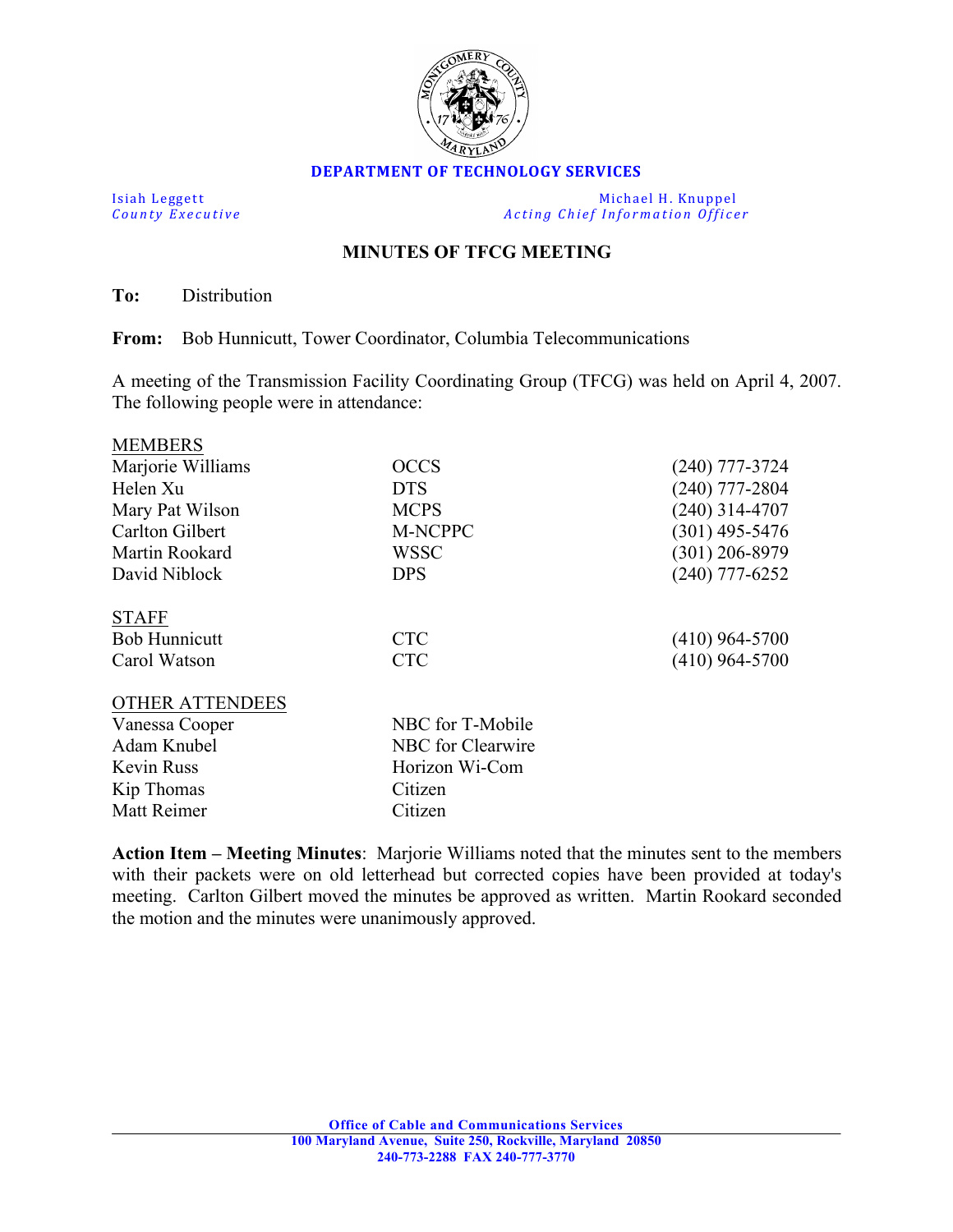Minutes of TFCG Meeting Held April 4, 2007 Page 2 of 4

## **Consent Applications:**

- 1. Clearwire application to attach three 3' panel antennas at the 93' level and three 2' dish antennas at the 88' level on a 110' monopole located at 919 University Boulevard in Silver Spring (Application #200701-07).
- 2. Clearwire application to attach four 3' panel antennas at the 142' level and four 2' dish antennas at the 146' level on a 134' PEPCO transmission line tower #683-E located at 18300 Bowie Mill Road in Olney (Application #200703-03).
- 3. Clearwire application to attach four 3' panel antennas at the 112' level and four 2' dish antennas at the 116' level on a 122' PEPCO transmission line tower #620-N located at 12457 Falconbridge Road in North Potomac (Application #200703-04).
- 4. Clearwire application to attach four 3' panel antennas at the 140' level and four 2' dish antennas at the 144' level on a 150' PEPCO transmission line tower #689-E located at Evangeline Lane in Olney (Application #200703-05).
- 5. Clearwire application to attach four 3' panel antennas at the 131' level and four 2' dish antennas at the 135' level on a 141' PEPCO transmission line tower #653-S located at Falls Road in Rockville (Application #200703-06).
- 6. Clearwire application to attach four 3' panel antennas at the 113' level and four 2' dish antennas at the 117' level on a 121' PEPCO transmission line tower #644-S located at Lloyd Road in Rockville (Application #200703-07).
- 7. Clearwire application to attach four 3' panel antennas at the 112' level and four 2' dish antennas at the 116' level on a 122' PEPCO transmission line tower (Application #200703-08).
- 8. Clearwire application to attach four 42" panel antennas at the 223' level and four 2' dish antennas at the 227' level on a 349' PEPCO self-supporting lattice tower located at 17101 Germantown Road in Germantown (Application #200703-09).
- 9. Clearwire application to install three 3' panel antennas and three 2' dish antennas at the 108' level on the roof of 79' building located at 13100 Columbia Pike in Silver Spring (Application #200703-10).
- 10. T-Mobile application to install nine 59" antennas at the 172' level on an existing 183' monopole located at 4301 Brookeville Road in Brookeville (Application #200703-11).
- 11. Horizon Wi-Com application to install two 58" antennas at the 155' level on an existing 190' self-supporting lattice tower located at 15030 Frederick Road in Rockville (Application #200703-12).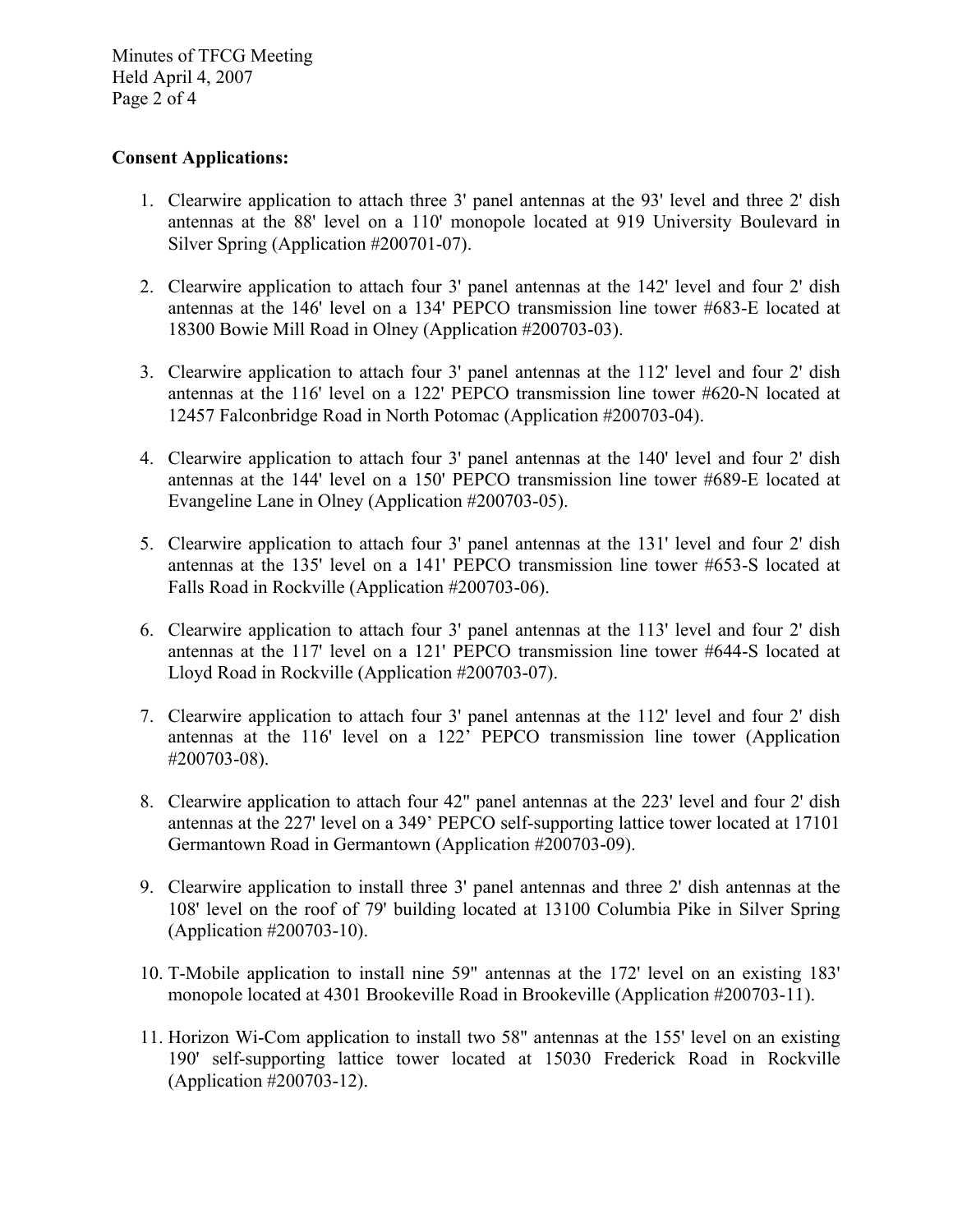Minutes of TFCG Meeting Held April 4, 2007 Page 3 of 4

**Discussion:** Bob Hunnicutt noted that Mary Pat Wilson alerted him that the location maps provided with some of the applications did not show where the site was located and that one map was for the wrong area of the County. He explained that when copying the original maps, locations that had been drawn on the maps by the applicant using a highlighter did not show up on the photocopies. He said that he would check the maps more closely in the future to make sure the site is clearly identified in the correct location. Ms. Wilson commented that for two of the applications for Pepco attachments, it was also not clear how the site would be accessed.

Adam Knubel distributed copies of corrected maps and explained how the sites mentioned would be accessed. Mr. Hunnicutt explained that the Pepco sites are usually towers located immediately next to roadways where access is typically a gravel roadway from the street to the Pepco right-of-way. He added that he would check that the applicants clearly illustrate access on future applications.

Helen Xu asked for clarification about the building height for item number 9 noting that it appeared the building height was 103' not the 79' stated on the Tower Coordinator's Recommendation Form. Mr. Hunnicutt explained that the overall height of the building complex at the site is 79' but that the section of the building where the antennas are to be attached was indeed 103' above ground. He agreed it would have been clearer if that had been stated in the Recommendation Form. Mr. Knubel explained that there is a 30' parapet at that building concealing the cooling stacks, etc. Dave Niblock stated that he would view the accurate height of the building as 79' above ground.

Ms. Xu also noted that the elevation drawing for item number 10 showed a lattice tower but the application was for a monopole. Mr. Hunnicutt apologized and explained that it appeared in collating the packets an error had been made. He provided the correct elevation profile for that application.

**Motion:** Dave Niblock moved the consent agenda items be recommended. Carlton Gilbert seconded the motion and it was unanimously approved with Mary Pat Wilson abstaining from Item number 1.

**Action Item:** Clearwire application to attach four 3' panel antennas at the 91' level and four 2' dish antennas at the 87' and 91' levels on a 150' monopole located at I-495 and Connecticut Avenue in Kensington (Application #200701-08)

Carol Watson summarized the application noting that since this was the seventh carrier to attach to the monopole, the Tower Coordinator's recommendation was conditioned on submission of a structural analysis.

Marjorie Williams asked how it is determined if the structure could support the antennas. Bob Hunnicutt briefly explained the nature of the structural engineering considerations of wind and weight loading in a structural analysis report. He added that his direction from the TFCG had been to request a structural analysis when it appeared that there may be a concern for heavily loaded support structures or structures that appeared to be structurally questionable. He added